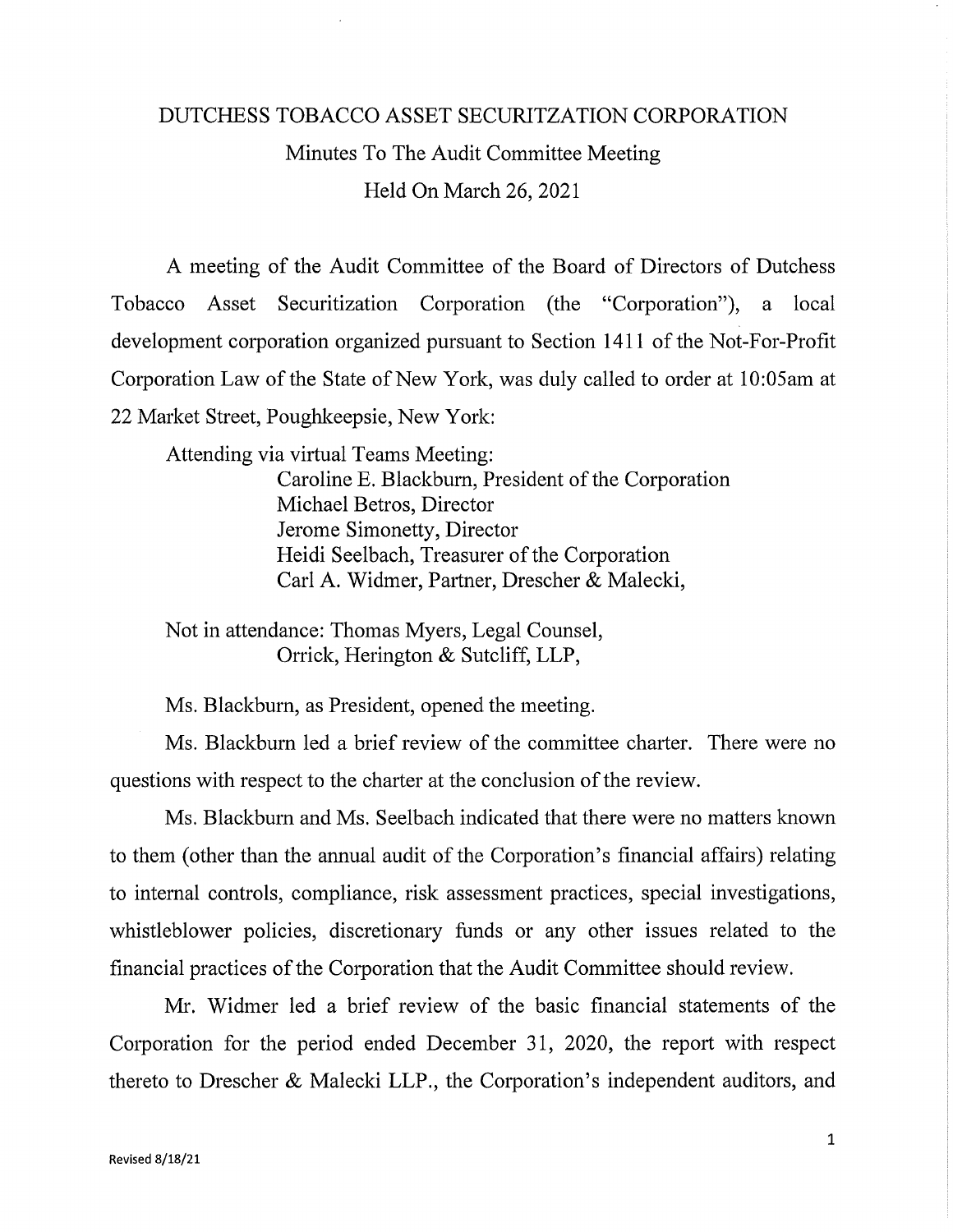the accompanying management discussion and analysis (collectively, the "Financial Statements"), all of which were presented to those in attendance. No issues of note were identified. Ms. Seelbach indicated that the report was relatively straight forward and then proceeded to review the budget. The Auditors briefly reviewed with the committee the Corporation's financial statements.

Ms. Blackburn asked if there were any matters that should be brought to the attention of the audit committee, including any matters relating to internal controls or compliance with legal or contract requirements. No such matters were noted by the Auditors.

Ms. Blackbum asked if there were any questions for the Auditors from members of the audit committee to the 2020 audit. There were no questions.

On motion duly made and seconded, the 2020 Financial Statements were unanimously approved by the members of the Audit Committee.

On motion duly made and seconded, the committee members authorized the President and Treasurer to post on the Corporation's website, as contemplated by the ABO guidance document relating to internal controls assessment, a statement in substantially the following form:

This statement certifies that management has reviewed and assessed the internal control structure and procedures of the Dutchess Tobacco Asset Securitization Corporation for the year ending December 31, 2020. This assessment found the Corporation's internal controls to be adequate without the identification of any deficiencies requiring corrective action plans.

Ms. Blackbum then noted that the Audit Committee is obligated to appoint, compensate and oversee the activities of the Corporation's independent auditors.